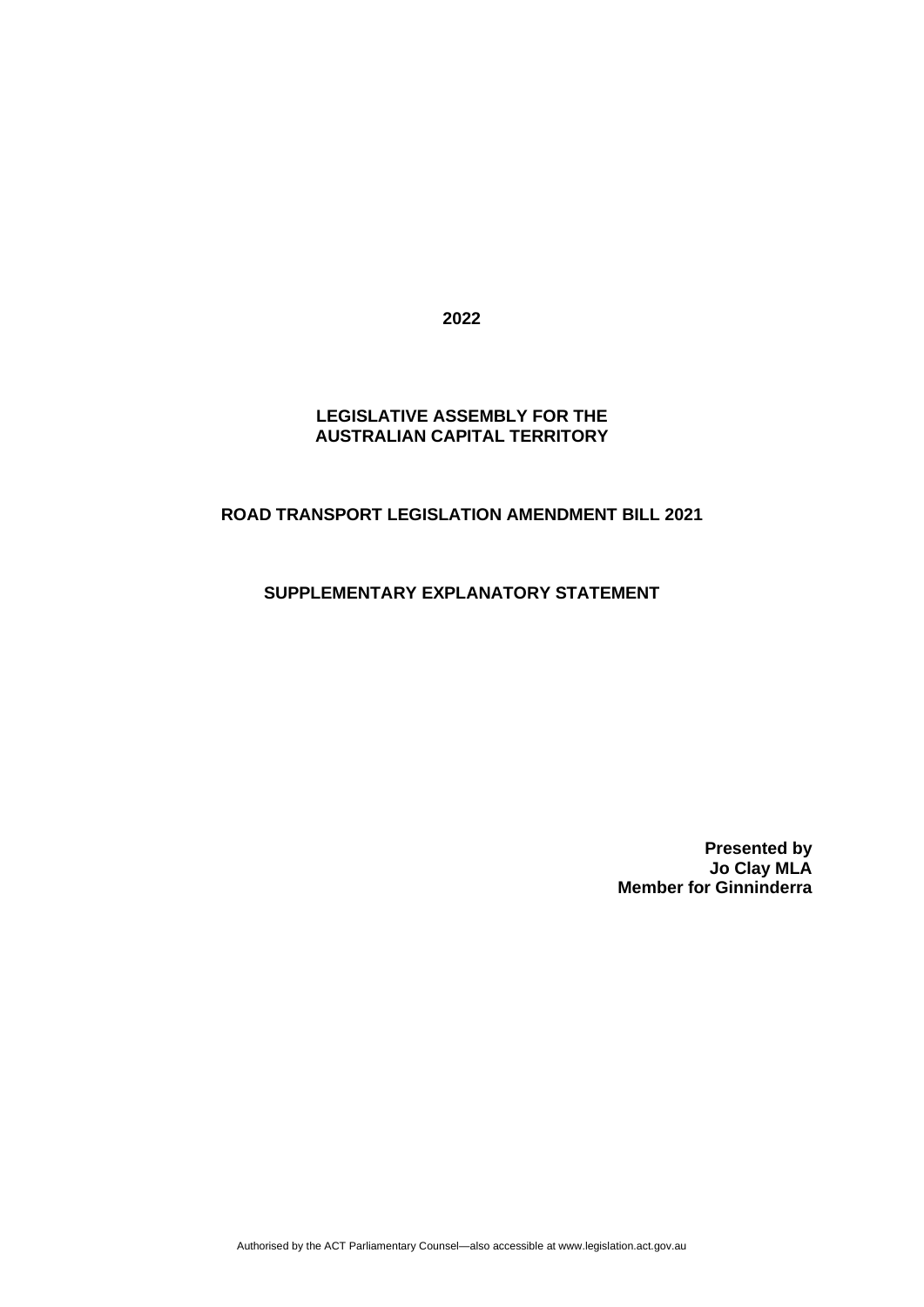## **Road Transport Legislation Amendment Bill 2021**

This explanatory statement relates to an amendment (the Clay Amendment) to the Road Transport Legislation Amendment Bill 2021 (the Government Bill).

The Clay Amendment will be presented to the Legislative Assembly during the debate on the Government Bill. This explanatory statement has been prepared in order to assist the reader of the Clay Amendment and to help inform debate. This explanatory statement does not form part of the Clay Amendment and has not been endorsed by the Assembly. It is not, and is not meant to be, a comprehensive description of the Clay Amendment. What is said about a provision is not to be taken as an authoritative guide to the meaning of a provision, this being a task for the courts.

### **Overview of the Clay Amendment**

The Clay Amendment and the Government Bill both aim to improve road safety. Where people are harmed as a result of negligent driving, both bills aim to bring penalties closer to meeting community expectations. The Government Bill introduces a fine and up to 6 months imprisonment, which requires a court prosecution for enforcement. The Clay Amendment removes imprisonment and instead introduces an on-the-spot Traffic Infringement Notice and 3 demerit points, which do not require a court prosecution for enforcement.

### **Why is the Government Bill needed?**

Section 6 in the current *Road Transport (Safety and Traffic Management) Act 1999* sets out three existing offences.

- Section  $6(1)(a)$  makes it an offence to drive a motor vehicle negligently if the driving causes death. This offence must be prosecuted through the court and the maximum penalty is 200 penalty units (currently a fine of \$32,000), imprisonment for 2 years or both.
- Section 6(1)(b) makes it an offence to drive a motor vehicle negligently if the driving causes grievous bodily harm. This offence must be prosecuted through the court and the maximum penalty is 100 penalty units (currently a fine of \$16,000), imprisonment for 2 years or both.
- Section 6(1)(c) makes it an offence to drive a motor vehicle negligently in any other case. The maximum penalty for this is 20 penalty units. However, as provided for under the *Road Transport (Offences) Regulation 2005*, police can issue an on-thespot fine (a traffic infringement notice) for \$398 and 3 demerit points. They do not need to prosecute this offence through the courts.

The existing offences leave a gap. There is nothing in between a fine for negligent driving that causes no harm and a full court prosecution for negligent driving that causes grievous bodily harm. Grievous bodily harm is a high threshold to reach and includes injuries like facial fractures and bone deformities requiring major surgery (*Haoui v R* (2008) [188 A Crim R 331]) or severe traumatic life-threatening injuries to brain, face, kidneys and chest requiring lengthy hospitalisation and lifetime care (*Swan v R* [2016] [NSWCCA 79]).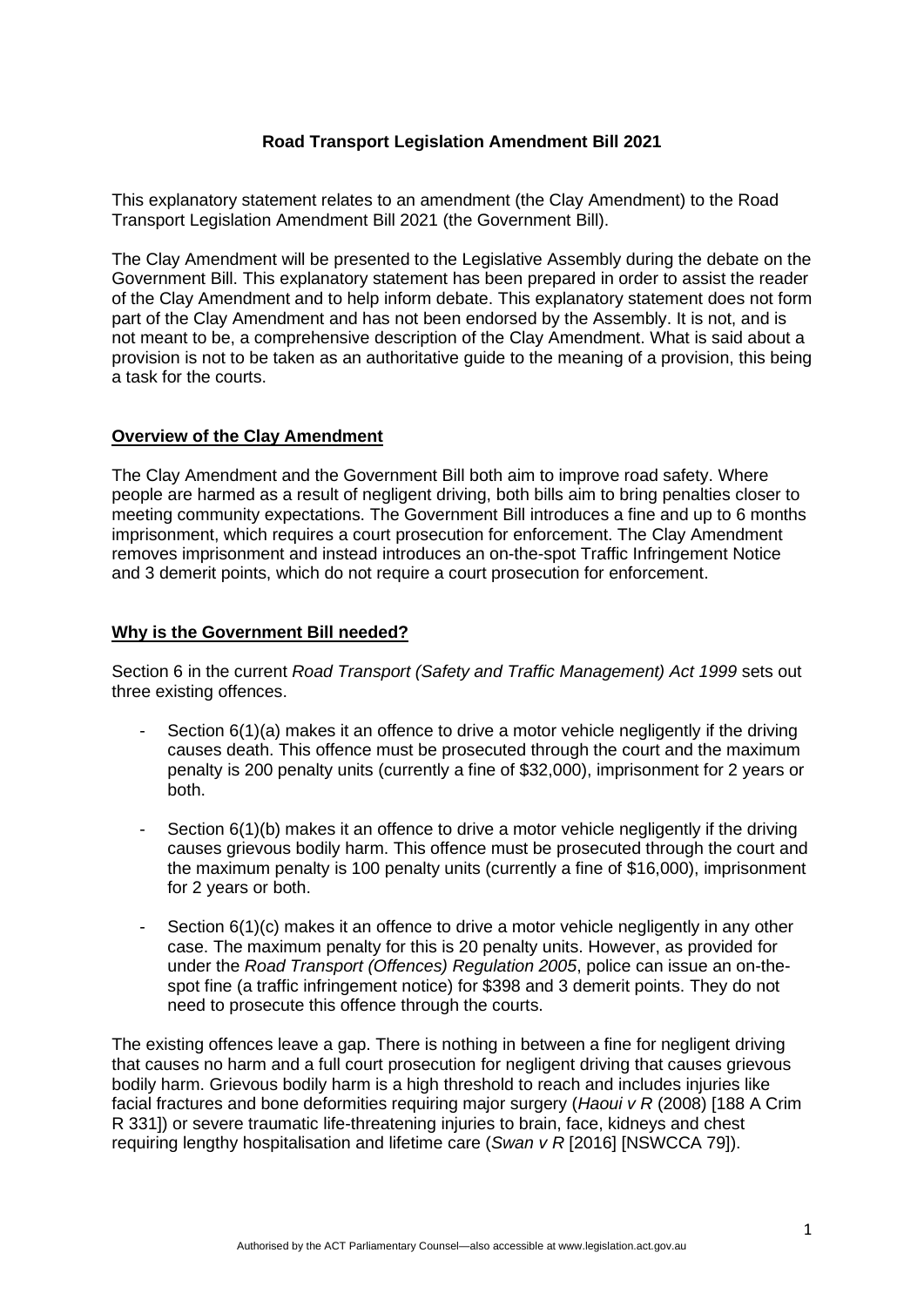The Government Bill assists in addressing this gap by introducing an offence of negligent driving that causes harm with a maximum penalty of 50 penalty units (currently \$8,000), six months imprisonment or both. Enforcement requires a court prosecution.

### **Why is the Clay Amendment needed?**

The Government Bill provides examples of 'actual harm', such as cuts, bruises or a sprained ankle. This description of 'actual harm' is a good way to plug the existing gap and covers many of the most common incidents that occur on our roads between cars and those who are walking, riding, scooting, skating or in wheelchairs. But an incident leading to this level of actual harm is not likely to lead to enforcement if it requires prosecution in court. It is not a good use of ACT resources for the Director of Public Prosecutions and the Australian Federal Police to mount a full court prosecution for an incident involving cuts, bruises or a sprained ankle. It is important that conduct leading to such a result is addressed, but resource-intensive prosecutions are, rightly, more likely to be prioritised for more serious offending. If the police were provided with the ability to issue an on-the-spot Traffic Infringement Notice, the offence is more likely to see more widespread application and use and driver behaviour is more likely to change.

An on-the-spot Traffic Infringement Notice sits well with the existing offence of negligent driving in the Act, which also attracts an on-the-spot Traffic Infringement Notice. Any determination of 'negligent driving' involves a degree of police discretion but police are extremely familiar with the current negligent driving provision. They have been using it for over two decades and it is one of the most common enforcement tools in the road safety space. It is natural to extend it.

An on-the-spot Traffic Infringement Notice matches the ACT's usual police enforcement method for roads offences. For instance, Division 14.3 of the *Road Transport (Road Rules) Regulation 2017* contains twelve rules about escooters. These are all punishable with an on-the-spot Traffic Infringement Notice as an alternative to court prosecution.

A term of imprisonment is suitable for certain kinds of traffic offences, such as negligent driving that causes grievous bodily harm (S 6(1)b)) or furious, reckless or dangerous driving that puts at risk the safety of a vulnerable road user (S 7A(1)(vi)). But it is disproportionate for negligent driving that leads to the types of harm set out in the Government Bill such as cuts, bruises or a sprained ankle. Furthermore, the term of imprisonment needs to be removed for reason of consistency with the limitation on infringement notice offences in s 23(1) of the *Road Transport (General) Act 1999*. The purpose of providing accountability through increased enforcement via Transport Infringement Notices is more important than the marginal deterrent effect that a possible penalty of imprisonment may provide.

## **Roads Committee Inquiry**

The Planning, Transport and City Services Committee held an inquiry into this Government Bill and another bill (lapsed) designed to protect vulnerable road users. In the hearing, most vulnerable road users and other witnesses argued strongly in favour of on-the-spot Traffic Infringement Notices (TINs).

Cyclists and road users Mr Budd, Mr Watson and Mr Ibbotson said that TINs were preferable to court enforcement. Mr Ibbotson said that "A TIN is preferable to a court proceeding. In my working life I know how difficult it is to get matters through the court system. There are a whole constellation of stars that would have to align for a successful prosecution."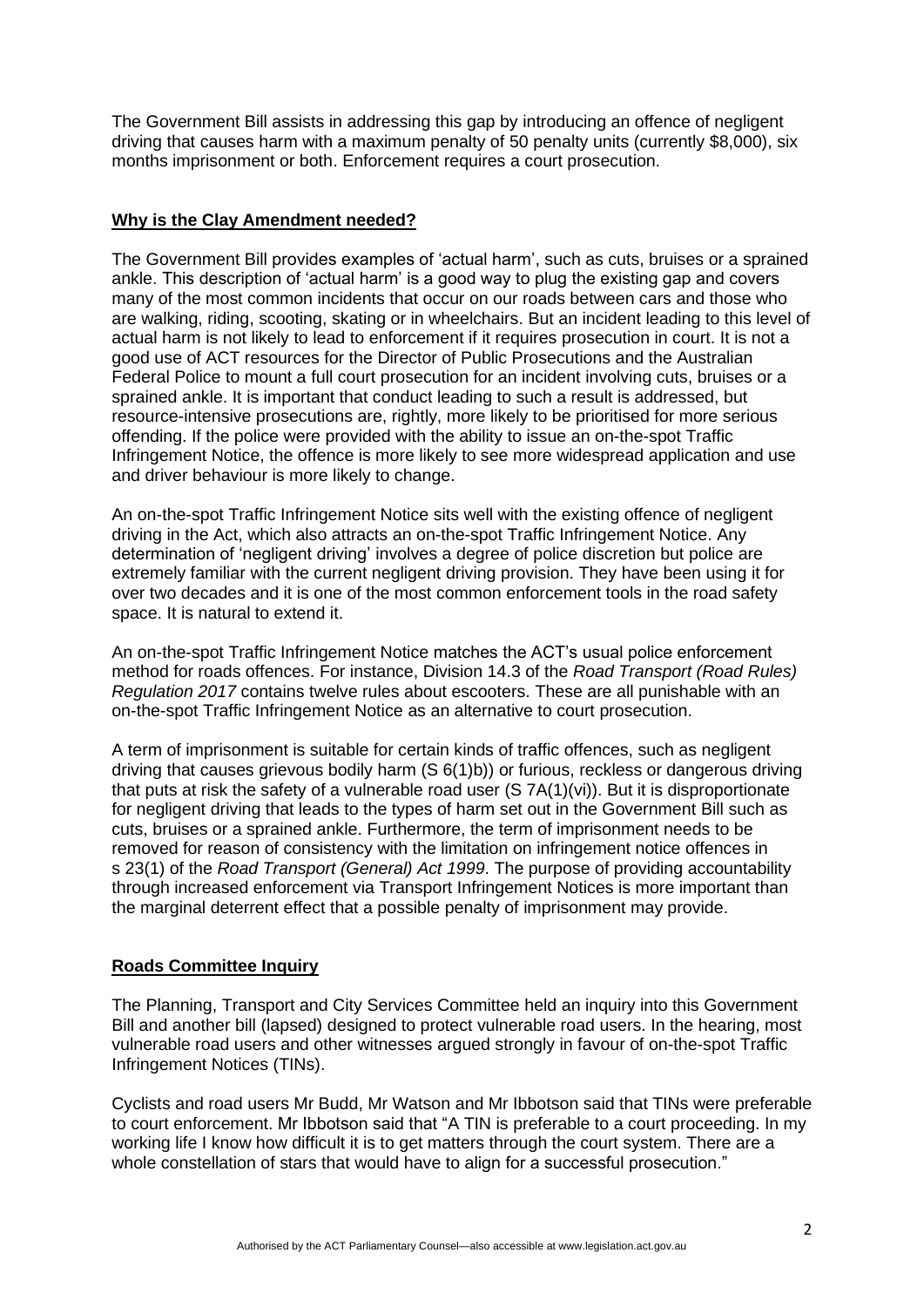Mr Ross, Chief Executive Officer for Pedal Power ACT, said that "My understanding is that there is substantial research that supports the argument that if a penalty is swift and significant it will create behaviour change. Ultimately, what we want to do is to create behaviour change on our roads. We want people to take greater care. I think the answer to both of those things is that we want a swift and significant penalty to follow. A larger penalty is certainly something that we would favour, and something that can be resolved by a TIN would provide an immediate resolution both for the person who was at fault and for the person who was a victim of that offence."

Mr Hodge, Director for National Advocacy for We Ride Australia, said that "I would agree that we should try to get this behaviour change without burdening, in an unnecessary way, the judicial system. Police undertake all sorts of efforts to enforce rules that keep our community safe. The ability to issue an infringement for something that has endangered vulnerable road users seems absolutely to be the best first step for a community to keep its people safe. It does not deny someone who is issued with an infringement, as you have noted, the ability to challenge it. What we have seen in other jurisdictions, especially in the West Midlands in the UK, is that those sorts of infringements issued for unsafe passing have been very rarely challenged, they have been effective and they have actually changed the safety outcomes for local road users."

Mr Caruana, President of the Australian Federal Police Association said that "The ability for the police officer to make a decision on the spot to give a TIN will free up the courts. We definitely see that that is an important factor to have… if someone wishes to appeal that TIN, there is a process already in place to do that. They can have their day in court; they can explain their circumstances. On the other side of it, if someone says, "Yes, I am at fault. I caused this issue. I will pay the fine; I will pay the TIN. I will lose my demerit points, but I will get on with life so that I do not have to go back to court for mentions and hearings," it is a little less work for the courts. We are very supportive of anything which can be done on the ground by members as an immediate penalty."

Ms Corey, Acting Commander Operations, ACT Policing, said that "TINs are a very useful mechanism, as I said before, particularly for the lower tier offences, where it is a very streamlined process. But it does give that person who has been issued with a TIN the option of going to court if they feel strongly that they should dispute that TIN, whatever the reason may be. That affords them that right. It is always important, I believe, that people have options and have those rights that they can exercise. So that does give them that right to do that. Equally, if it is a higher tier offence and they go to court, they also have that right to defend their position in court. I think that either way their rights are assured, whether it is through the acknowledgement of the strict and absolute—they pay the TIN—or, if they wish to dispute it, they have that option of going to court and having their day in court, as it were."

#### **Is \$900 the right penalty for this Traffic Infringement Notice?**

The Clay Amendment poses a maximum fine of \$900 for an on-the-spot Traffic Infringement Notice. This fine is based on evidence given during the Roads committee inquiry that those suffering actual harm from negligent driving found the existing penalty of \$398 grossly inadequate. This echoed community sentiment from a high-profile case in October 2020 on William Hovel Drive when a car driver towing a trailer knocked a person off their bike and the driver received a \$393 fine and 3 demerit points. Commentary at the time said that the penalty sent the message "that in the ACT you can nearly kill a bike rider riding lawfully on our roads and only receive a relatively light fine."

Further evidence in the Roads committee inquiry showed that fines above \$1,200 tend to lead to more court challenges.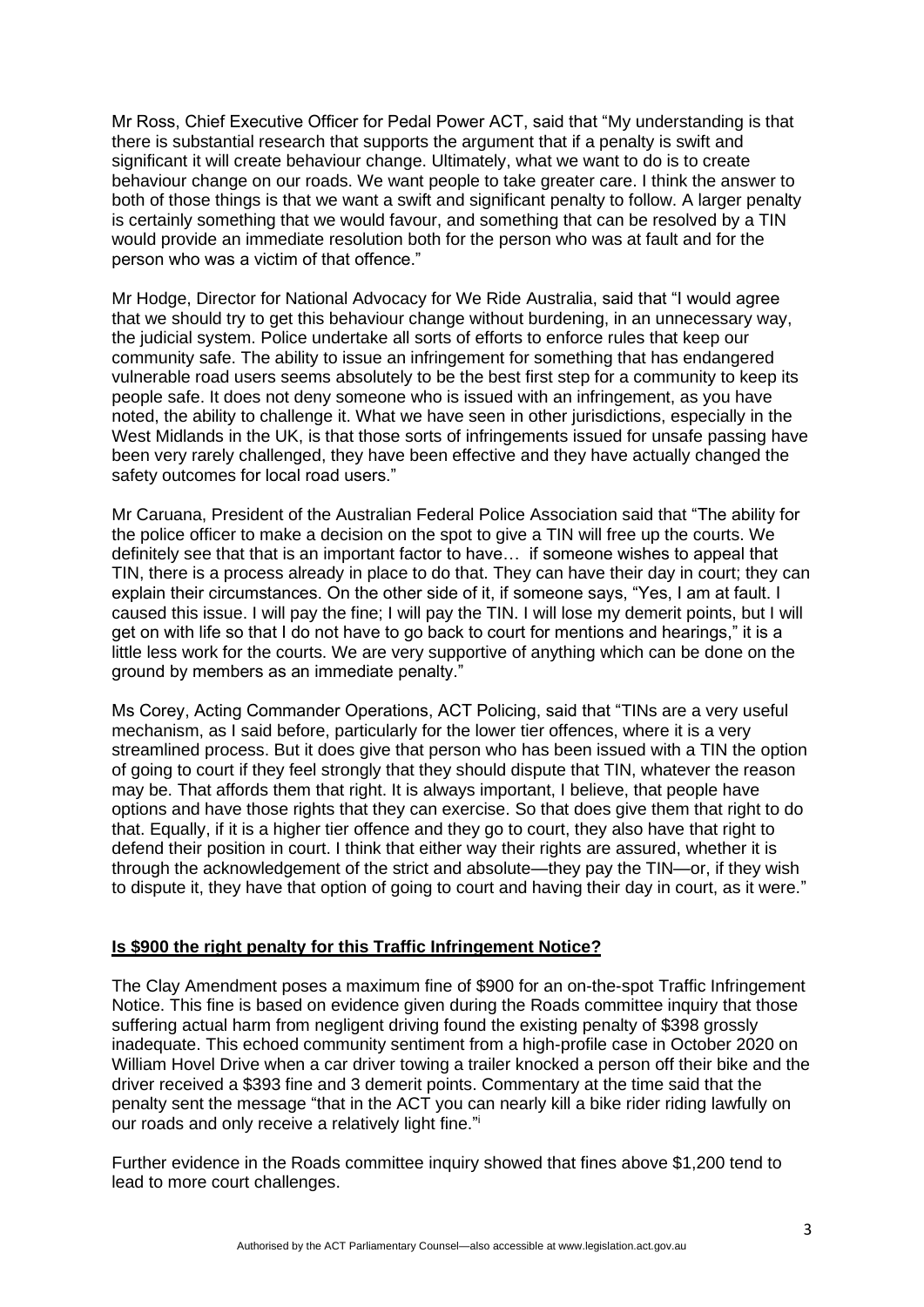A fine at the higher end of this range of \$398 to \$1,200 was selected to reflect the severity of the consequences for the victim, conform with community expectations for on-the-spot fines and avoid frequent court challenges.

### **Consultation**

During the preparation of this amendment and the Clay bill that preceded it (now lapsed), input was sought and received from various stakeholders and road user groups in the preparation of this Bill, including Pedal Power ACT, Motor Cycle Riders ACT, AFP Association, ACTCOSS and cyclists and pedestrians who had been in a collision with a car.

### **Human Rights Implications in the Clay Amendment**

The Clay Amendment engages and supports the right to life in S 9 of the *Human Rights Act 2004.* This requires that governments, where it is within their power, take positive steps to put in place protections for people's lives. It is important to ensure that there is an appropriate and proportionate array of offences with enforced and enforceable penalties to recognise and discourage negligent driving.

The Clay Amendment engages and limits rights relating to accused people in criminal proceedings in S 22 of the Human Rights Act 2004. Most relevantly, subsection (1) provides that everyone charged with a criminal offence has the right to be presumed innocent until proven guilty according to law. The Bill limits this right by providing a Traffic Infringement Notice as a penalty. Without the ability to issue a Traffic Infringement Notice, the only option available to the police and Director of Public Prosecutions is to prosecute offences through the courts. This is a serious response, and this regulation provides a method to achieve the policy purpose that is less restrictive.

In Estimates hearings in October 2021, Mr Drumgold, the Director of Public Prosecutions, explained the human rights implications in issuing on-the-spot Traffic Infringement Notices versus court prosecution offences in the traffic and road safety context. Mr Drumgold said: "It is not all removal of rights. If a matter proceeds by way of infringement notice rather than by way of summons, the person has a right to pay it there and then. There are all sorts of ongoing benefits of that. You do not have to take a day off work and sit in a court list and wait for your name to be called, appear and probably adjourn it. You do not need a lawyer. But there is not an infringement notice that is issued in the territory that you do not have a right to dispute. So it is not a final situation. It is an interim situation. It is an option for someone who might have been speeding or, in fact, has been found with a small amount of cannabis, to admit guilt and pay an administrative fine. It is not necessarily small; many speeding fines are quite large. That gives you an ability to deal with it without having to interrupt your life. But, again, it is only if you acknowledge the guilt of it. If you do not acknowledge the guilt of it then you have a right to dispute it, the same as any other matter. It is not really a matter of rights. If a matter proceeds by way of infringement notice rather than by way of summons, the person has the right to pay it there and then. That means there are all sorts of ongoing benefits with that… particularly in traffic matters, because of the volume of them, they work quite well with the option of traffic infringement notice."

Adopting this reasoning, it could be argued that the shift to making available a Transport Infringement Notice does not engage the right to be presumed innocent at all. Given that paying an infringement notice amount does not, at law, amount to an admission of guilt, this should be the preferable view.